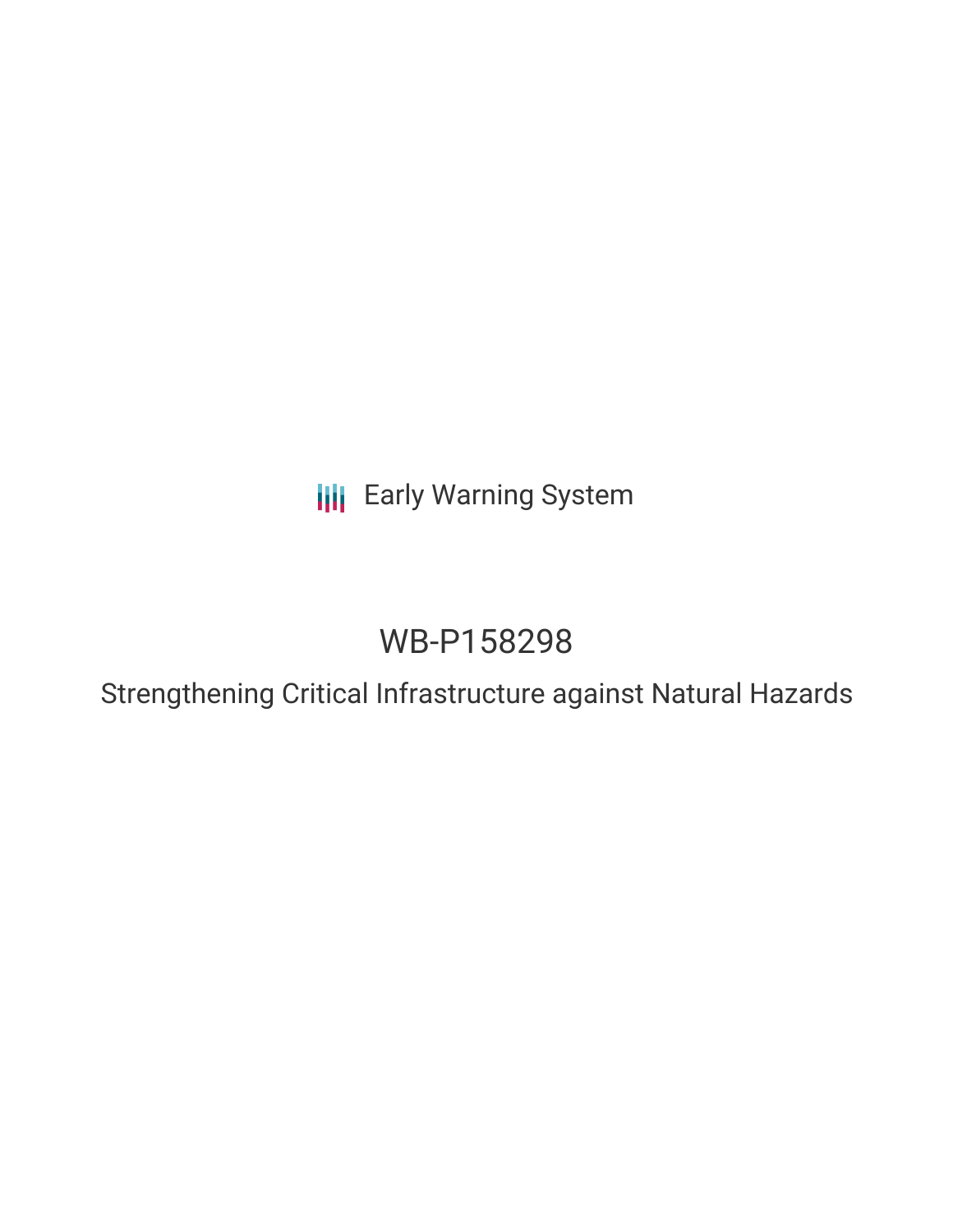

### **Quick Facts**

| <b>Countries</b>               | Tajikistan                              |
|--------------------------------|-----------------------------------------|
| <b>Financial Institutions</b>  | World Bank (WB)                         |
| <b>Status</b>                  | Approved                                |
| <b>Bank Risk Rating</b>        | B                                       |
| <b>Voting Date</b>             | 2017-07-10                              |
| <b>Borrower</b>                | Ministry of Finance                     |
| <b>Sectors</b>                 | Climate and Environment, Infrastructure |
| <b>Investment Type(s)</b>      | Loan                                    |
| <b>Investment Amount (USD)</b> | \$50.00 million                         |
| <b>Loan Amount (USD)</b>       | $$50.00$ million                        |
| <b>Project Cost (USD)</b>      | \$50.00 million                         |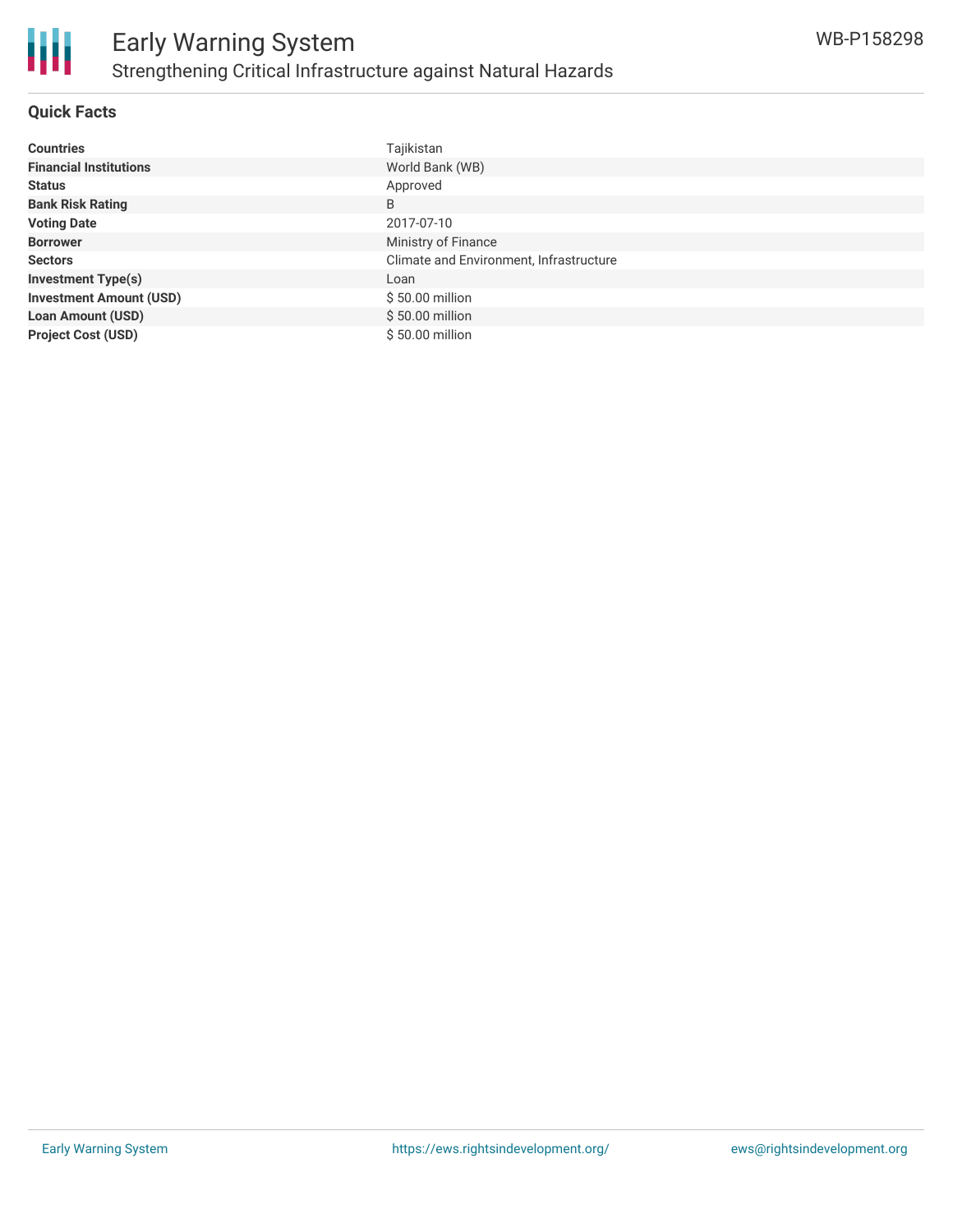

### **Project Description**

According to WB website, the objectives of the Strengthening Critical Infrastructure Against Natural Hazards Project for Tajikistan are to strengthen the recipient's disaster risk management capacities, enhance the resilience of its critical infrastructure against natural hazards, and improve its capacity to respond to disasters. There are four components to the project:

Component 1: Strengthening disaster risk management capacity. This component is intended to strengthen the GoT's capacity for DRM through selected activities that focus on disaster risk identification, disaster preparedness, and financial protection against disasters. It will be implemented in coordination with UNDP, which has been continuously strengthening the capacities of the CoESCD at the national and regional levels, while building regional mechanisms for disaster risk management and mainstreaming disaster risk reduction into state policy at the national and subnational levels.

Component 2: Making critical infrastructure resilient against natural hazards. This component will finance capital works and contingency planning (for example, equipment for emergency situations) for the transportation network in GBAO, which suffered the most significant damage in July 2015, as well as the flood protection infrastructure that has repeatedly been damaged in the Khatlon Oblast.

Component 3: Contingent emergency response component. The objective of this component is to enhance Tajikistan's capacity to respond to disasters. An emergency eligible for financing is an event that has caused, or is likely imminently to cause, a major adverse economic and/or social impact to the Borrower, associated with a disaster.

Component 4: Project management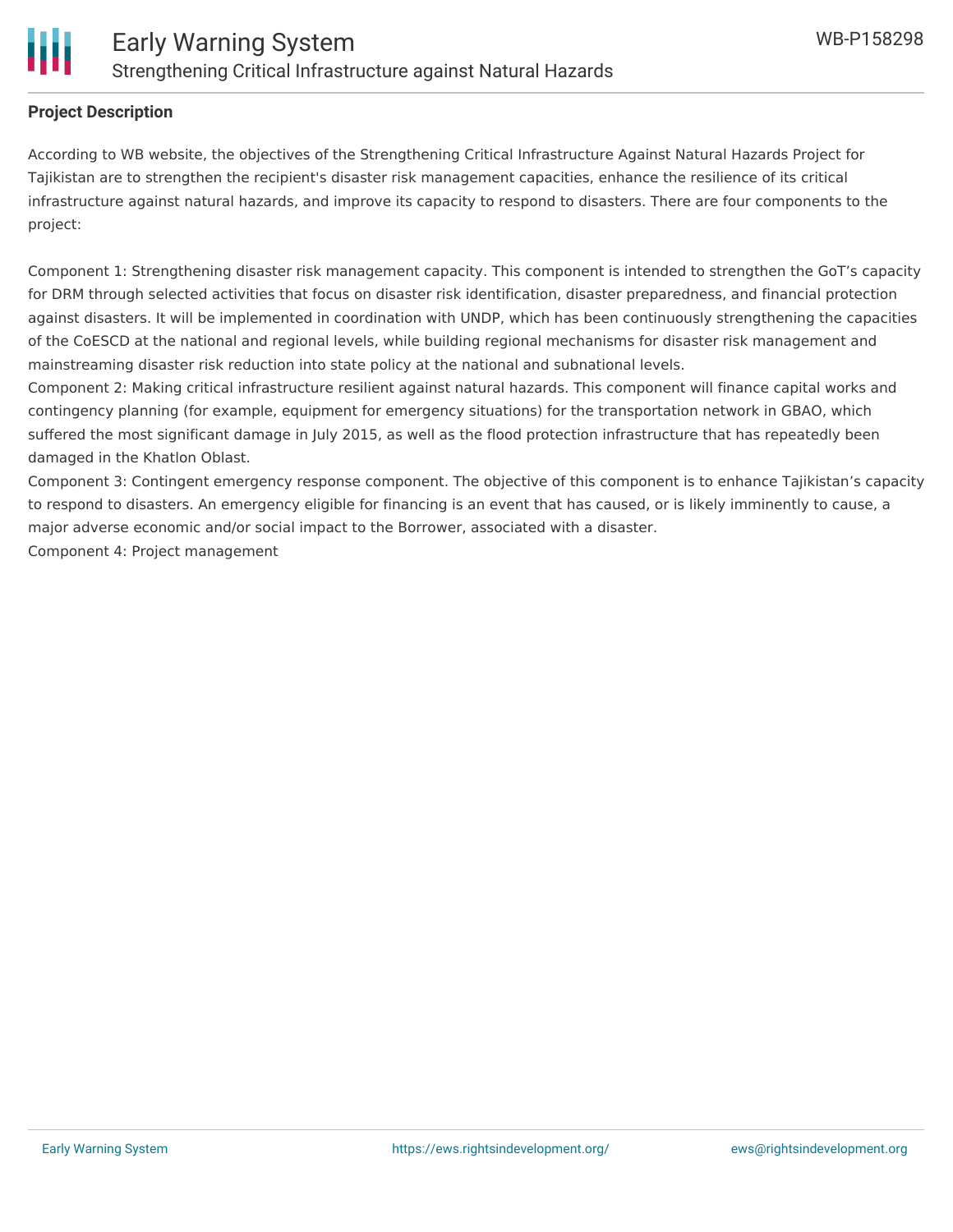

### **Investment Description**

World Bank (WB)

Ida Grant: USD 25,000,000.00

International Development Association (Ida): USD 25,000,000.00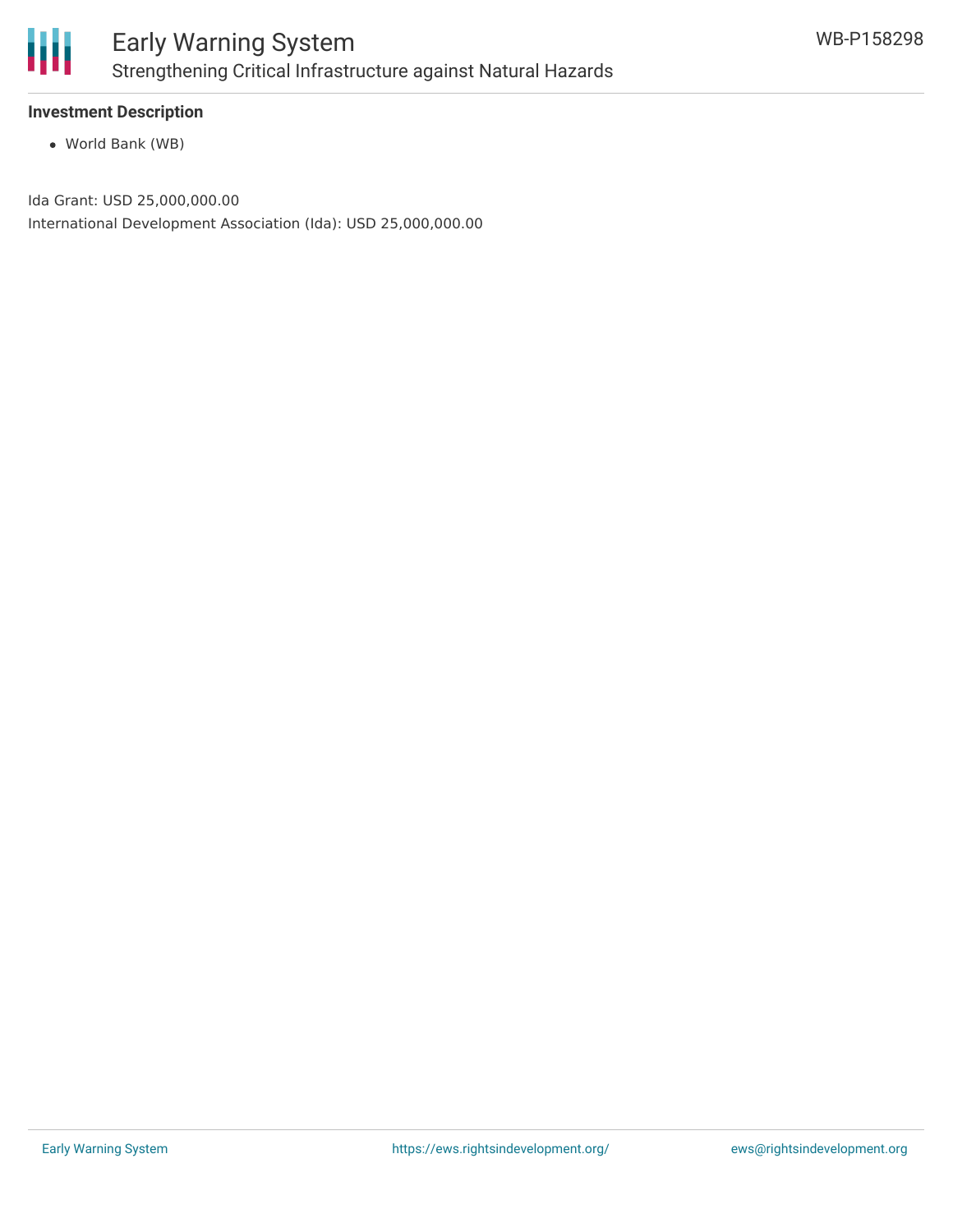

#### **Contact Information**

Team Leader: Jose C. Joaquin Toro Landivar Senior Disaster Risk Management Specialist No contact information provided at the time of disclosure.

Team Leader: Bobojon Yatimov Senior Agricultural Specialist No contact information provided at the time of disclosure.

Team Leader: Ko Takeuchi Senior Disaster Risk Management Specialist No contact information provided at the time of disclosure.

Borrower/Client/Recipient: MINISTRY OF FINANCE (Project Implementation Unit under the Ministry of Finance Contact Abdusalom Kurboniyon, Minister Email Address: info@greenfinance.tj

Implementing Agencies:

Agency for Land Reclamation & Irrigation (Project Management Unit at ALRI) Kholmurod Rahmon, Director Email Address:fvwrmp@mail.ru

Ministry of Transport (Project Implementation Group under the Ministry of Transport) Khudoyor Khudoyorzoda, Minister Email Address:mtrt-invest.dep@mail.ru

ACCOUNTABILITY MECHANISM OF WORLD BANK

The World Bank Inspection Panel is the independent complaint mechanism and fact-finding body for people who believe they are likely to be, or have been, adversely affected by a World Bank-financed project. If you submit a complaint to the Inspection Panel, they may investigate to assess whether the World Bank is following its own policies and procedures for preventing harm to people or the environment. You can contact the Inspection Panel or submit a complaint by emailing ipanel@worldbank.org. You can learn more about the Inspection Panel and how to file a complaint at: http://ewebapps.worldbank.org/apps/ip/Pages/Home.aspx.